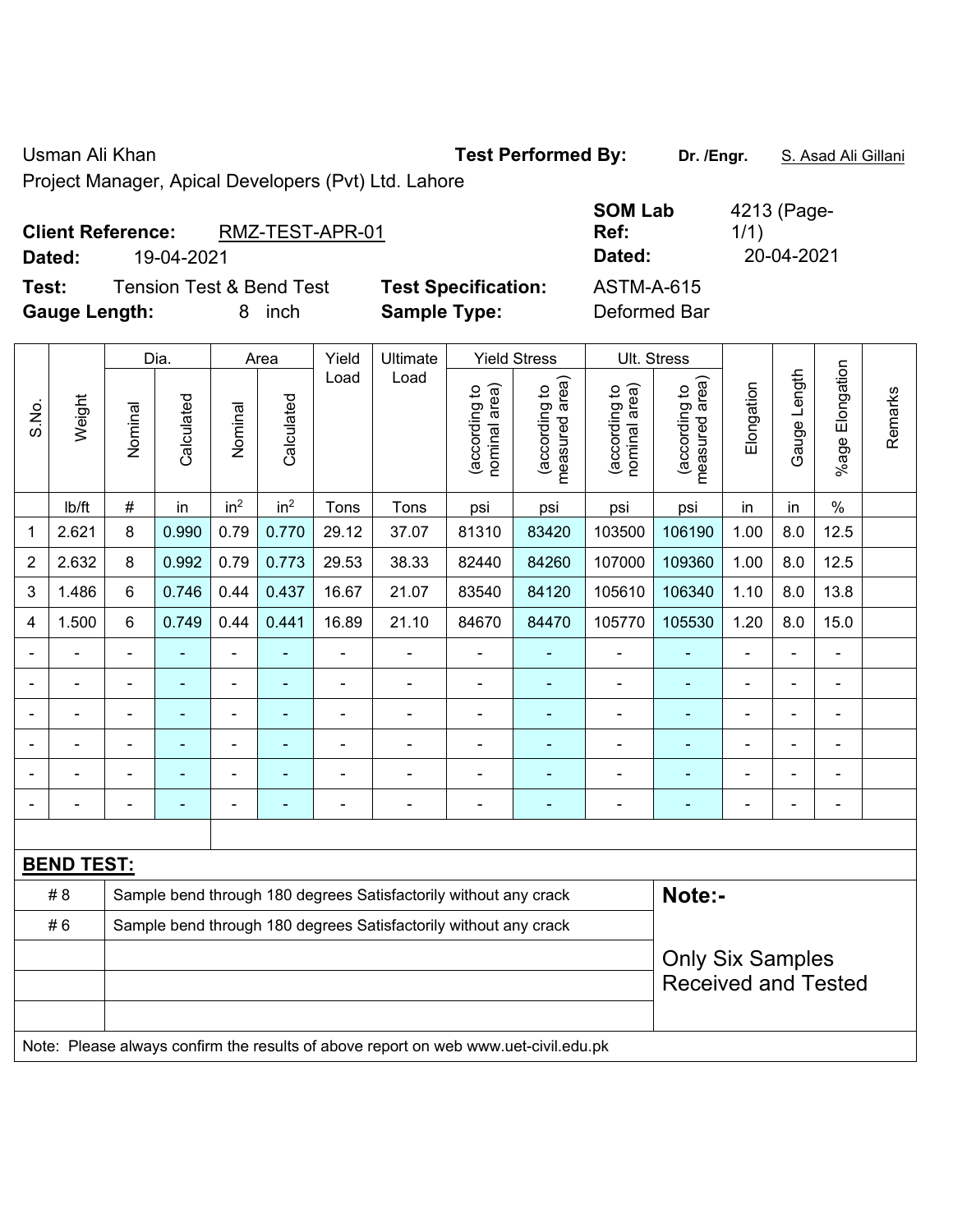Osama Hassan **Test Performed By: Dr. /Engr.** S. Asad Ali Gillani

Resident Engineer, NESPAK (Pvt) Ltd. Lahore

**Client Reference:** 4047/13/OH/04-KRC/166

**Test:** Tension Test & Bend Test **Test Specification:** ASTM-A-615 **Gauge Length:** 8 inch **Sample Type:** Deformed Bar

|                |                   |                            | Dia.       |                          | Area            | Yield          | Ultimate                                                                            |                                | <b>Yield Stress</b>                         |                                | Ult. Stress                     |                |                |                          |         |
|----------------|-------------------|----------------------------|------------|--------------------------|-----------------|----------------|-------------------------------------------------------------------------------------|--------------------------------|---------------------------------------------|--------------------------------|---------------------------------|----------------|----------------|--------------------------|---------|
| S.No.          | Weight            | Nominal                    | Calculated | Nominal                  | Calculated      | Load           | Load                                                                                | nominal area)<br>(according to | (according to<br>neasured area)<br>measured | nominal area)<br>(according to | (according to<br>measured area) | Elongation     | Gauge Length   | Elongation<br>$%$ age    | Remarks |
|                | Ib/ft             | $\#$                       | in         | in <sup>2</sup>          | in <sup>2</sup> | Tons           | Tons                                                                                | psi                            | psi                                         | psi                            | psi                             | in             | in             | $\%$                     |         |
| 1              | 0.674             | $\overline{4}$             | 0.502      | 0.20                     | 0.198           | 7.24           | 8.94                                                                                | 79810                          | 80620                                       | 98580                          | 99580                           | 1.00           | 8.0            | 12.5                     |         |
| $\overline{2}$ | 0.672             | $\overline{4}$             | 0.501      | 0.20                     | 0.197           | 7.14           | 8.82                                                                                | 78690                          | 79890                                       | 97230                          | 98720                           | 1.10           | 8.0            | 13.8                     |         |
|                |                   | $\blacksquare$             | ä,         | ÷,                       | ÷               | $\blacksquare$ | $\overline{\phantom{a}}$                                                            | $\blacksquare$                 | ۰                                           | $\overline{\phantom{0}}$       | ÷,                              | ÷,             | $\blacksquare$ | $\blacksquare$           |         |
|                |                   |                            | ÷,         | ۰                        | ÷               | $\blacksquare$ | $\blacksquare$                                                                      | $\overline{\phantom{a}}$       | ÷                                           | $\blacksquare$                 | $\blacksquare$                  | $\blacksquare$ |                | $\blacksquare$           |         |
|                |                   | $\blacksquare$             | ۰          | $\overline{\phantom{a}}$ | ÷               | $\blacksquare$ | $\blacksquare$                                                                      | $\overline{\phantom{a}}$       | ۰                                           | $\overline{\phantom{a}}$       | $\blacksquare$                  | ÷              | $\blacksquare$ | $\overline{\phantom{a}}$ |         |
|                |                   | $\blacksquare$             | ÷,         | $\blacksquare$           | ۰               | $\blacksquare$ | $\blacksquare$                                                                      | $\blacksquare$                 | ۰                                           | $\blacksquare$                 | $\blacksquare$                  | $\blacksquare$ |                | ÷,                       |         |
|                |                   | $\blacksquare$             | ä,         | $\blacksquare$           | ۰               | ä,             | ÷                                                                                   | $\blacksquare$                 | ä,                                          | $\blacksquare$                 | $\blacksquare$                  | ä,             |                | ä,                       |         |
|                |                   |                            |            | ۰                        |                 |                |                                                                                     |                                |                                             |                                | $\blacksquare$                  |                |                |                          |         |
|                |                   |                            |            | $\blacksquare$           |                 |                | $\blacksquare$                                                                      | $\blacksquare$                 |                                             | $\blacksquare$                 |                                 |                |                | $\overline{\phantom{a}}$ |         |
| $\blacksquare$ |                   | $\blacksquare$             | -          | ۰                        | ÷               | $\blacksquare$ | $\blacksquare$                                                                      | $\overline{\phantom{a}}$       | ÷                                           | $\blacksquare$                 | ٠                               | $\blacksquare$ | $\blacksquare$ | $\blacksquare$           |         |
|                |                   |                            |            |                          |                 |                |                                                                                     |                                |                                             |                                |                                 |                |                |                          |         |
|                | <b>BEND TEST:</b> |                            |            |                          |                 |                |                                                                                     |                                |                                             |                                |                                 |                |                |                          |         |
|                | #4                |                            |            |                          |                 |                | Sample bend through 180 degrees Satisfactorily without any crack                    |                                |                                             |                                | Note:-                          |                |                |                          |         |
|                |                   |                            |            |                          |                 |                |                                                                                     |                                |                                             |                                |                                 |                |                |                          |         |
|                |                   | <b>Only Three Samples</b>  |            |                          |                 |                |                                                                                     |                                |                                             |                                |                                 |                |                |                          |         |
|                |                   | <b>Received and Tested</b> |            |                          |                 |                |                                                                                     |                                |                                             |                                |                                 |                |                |                          |         |
|                |                   |                            |            |                          |                 |                |                                                                                     |                                |                                             |                                |                                 |                |                |                          |         |
|                |                   |                            |            |                          |                 |                | Note: Please always confirm the results of above report on web www.uet-civil.edu.pk |                                |                                             |                                |                                 |                |                |                          |         |

**SOM Lab Ref:**  4214 (Page-1/1) **Dated:** 16-04-2021 **Dated:** 20-04-2021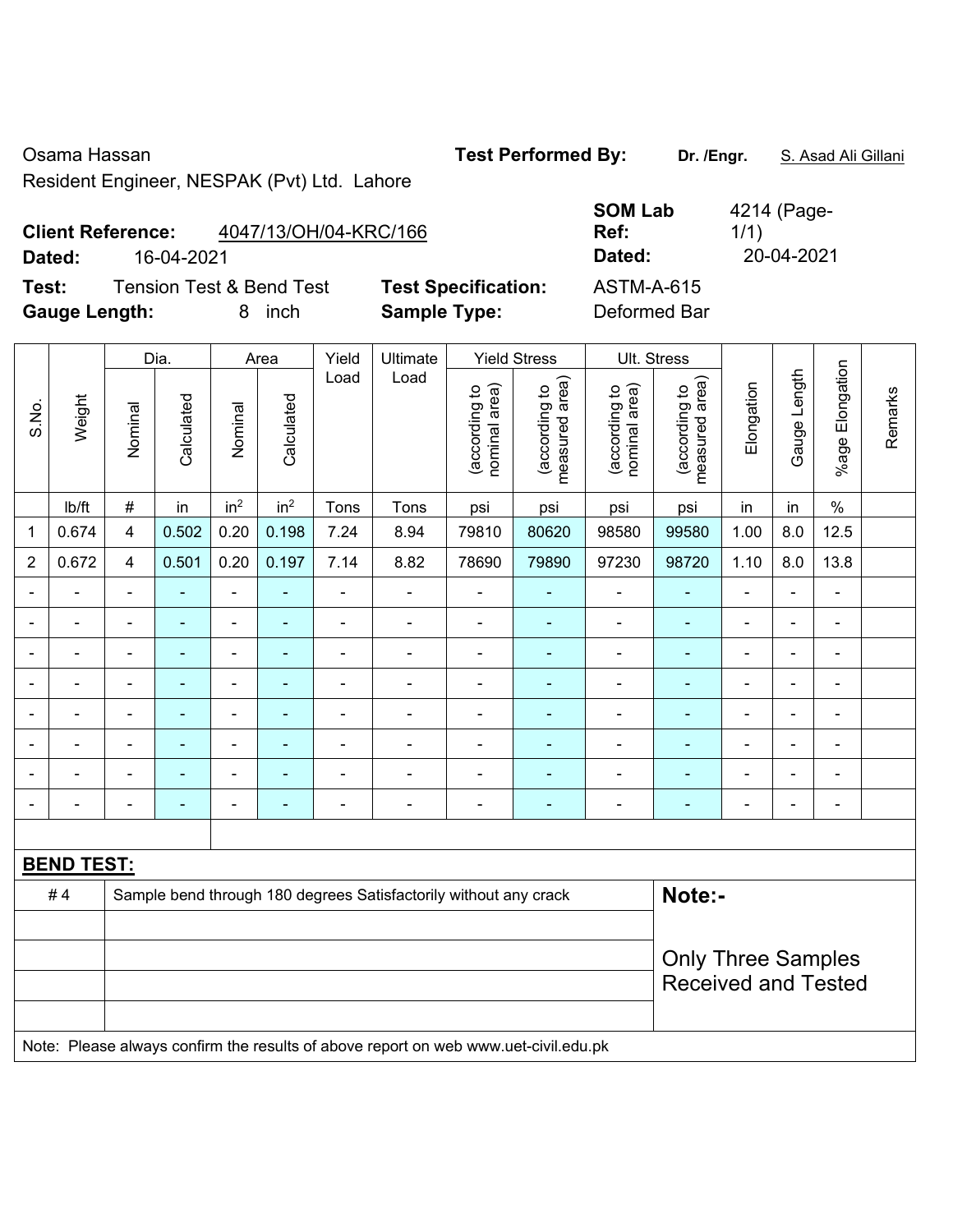Li Shi **Test Performed By: Dr. /Engr.** S. Asad Ali Gillani

Manager, Sinohydro Corporation Limited, Pakistan

## **Client Reference:** ADB-301B/2018/227

**Dated:** 19-04-2021 **Dated:** 20-04-2021

**Test:** Tension Test & Bend Test **Test Specification: Gauge Length:** 8 inch **Sample Type:** Deformed Bar

| <b>SOM Lab</b><br>Ref: | 4215(Page-<br>1/2) |
|------------------------|--------------------|
| Dated:                 | 20-04-2021         |
| <b>ASTM-A-615</b>      |                    |

|                |                      |                | Dia.           |                 | Area            | Yield          | Ultimate                                                                            |                                   | <b>Yield Stress</b>                         |                                | Ult. Stress                     |                |                   |                            |         |  |  |
|----------------|----------------------|----------------|----------------|-----------------|-----------------|----------------|-------------------------------------------------------------------------------------|-----------------------------------|---------------------------------------------|--------------------------------|---------------------------------|----------------|-------------------|----------------------------|---------|--|--|
| S.No.          | Weight               | Nominal        | Calculated     | Nominal         | Calculated      | Load           | Load                                                                                | area)<br>(according to<br>nominal | (according to<br>measured area)<br>measured | (according to<br>nominal area) | (according to<br>measured area) | Elongation     | Length<br>Gauge I | Elongation<br>$%$ age      | Remarks |  |  |
|                | Ib/ft                | $\#$           | in             | in <sup>2</sup> | in <sup>2</sup> | Tons           | Tons                                                                                | psi                               | psi                                         | psi                            | psi                             | in             | in                | $\%$                       |         |  |  |
| 1              | 3.301                | 9              | 1.111          | 1.00            | 0.970           | 27.54          | 41.92                                                                               | 60750                             | 62630                                       | 92450                          | 95310                           | 1.40           | 8.0               | 17.5                       |         |  |  |
| $\overline{2}$ | 3.297                | 9              | 1.111          | 1.00            | 0.969           | 27.47          | 42.35                                                                               | 60590                             | 62530                                       | 93410                          | 96400                           | 1.30           | 8.0               | 16.3                       |         |  |  |
| 3              | 3.292                | 9              | 1.110          | 1.00            | 0.967           | 27.39          | 41.08                                                                               | 60410                             | 62470                                       | 90600                          | 93690                           | 1.30           | 8.0               | 16.3                       |         |  |  |
| 4              | 2.648                | 9              | 0.995          | 1.00            | 0.778           | 29.46          | 41.76                                                                               | 64970                             | 83510                                       | 92110                          | 118390                          | 1.10           | 8.0               | 13.8                       |         |  |  |
| 5              | 2.693                | 8              | 1.004          | 0.79            | 0.791           | 23.50          | 33.94                                                                               | 65600                             | 65520                                       | 94770                          | 94650                           | 1.50           | 8.0               | 18.8                       |         |  |  |
| 6              | 2.679                | 8              | 1.001          | 0.79            | 0.787           | 23.96          | 35.98                                                                               | 66880                             | 67130                                       | 100460                         | 100840                          | 1.50           | 8.0               | 18.8                       |         |  |  |
|                |                      | $\blacksquare$ | $\blacksquare$ | ä,              | ÷               | $\blacksquare$ |                                                                                     | $\overline{\phantom{a}}$          | $\blacksquare$                              | $\blacksquare$                 | $\blacksquare$                  | $\blacksquare$ |                   | ÷,                         |         |  |  |
|                |                      |                | $\blacksquare$ | ä,              | ÷               | ä,             | $\blacksquare$                                                                      | $\blacksquare$                    | $\blacksquare$                              | $\blacksquare$                 | ÷,                              |                |                   | $\blacksquare$             |         |  |  |
|                |                      |                |                |                 |                 |                |                                                                                     | $\blacksquare$                    |                                             |                                |                                 |                |                   |                            |         |  |  |
|                |                      |                |                |                 |                 |                |                                                                                     |                                   |                                             |                                |                                 |                |                   | $\blacksquare$             |         |  |  |
|                | <b>Witnessed By:</b> |                |                |                 |                 |                | Asad Nawab, Sr. Engineer (Barqaab)                                                  |                                   |                                             |                                |                                 |                |                   |                            |         |  |  |
|                | <b>BEND TEST:</b>    |                |                |                 |                 |                |                                                                                     |                                   |                                             |                                |                                 |                |                   |                            |         |  |  |
|                | #9                   |                |                |                 |                 |                | Sample bend through 180 degrees Satisfactorily without any crack                    |                                   |                                             |                                | Note:-                          |                |                   |                            |         |  |  |
|                | #9                   |                |                |                 |                 |                | Sample bend through 180 degrees Satisfactorily without any crack                    |                                   |                                             |                                |                                 |                |                   |                            |         |  |  |
|                | #8                   |                |                |                 |                 |                | Sample bend through 180 degrees Satisfactorily without any crack                    |                                   |                                             |                                | <b>Only Nine Samples</b>        |                |                   |                            |         |  |  |
|                |                      |                |                |                 |                 |                |                                                                                     |                                   |                                             |                                |                                 |                |                   | <b>Received and Tested</b> |         |  |  |
|                |                      |                |                |                 |                 |                |                                                                                     |                                   |                                             |                                |                                 |                |                   |                            |         |  |  |
|                |                      |                |                |                 |                 |                | Note: Please always confirm the results of above report on web www.uet-civil.edu.pk |                                   |                                             |                                |                                 |                |                   |                            |         |  |  |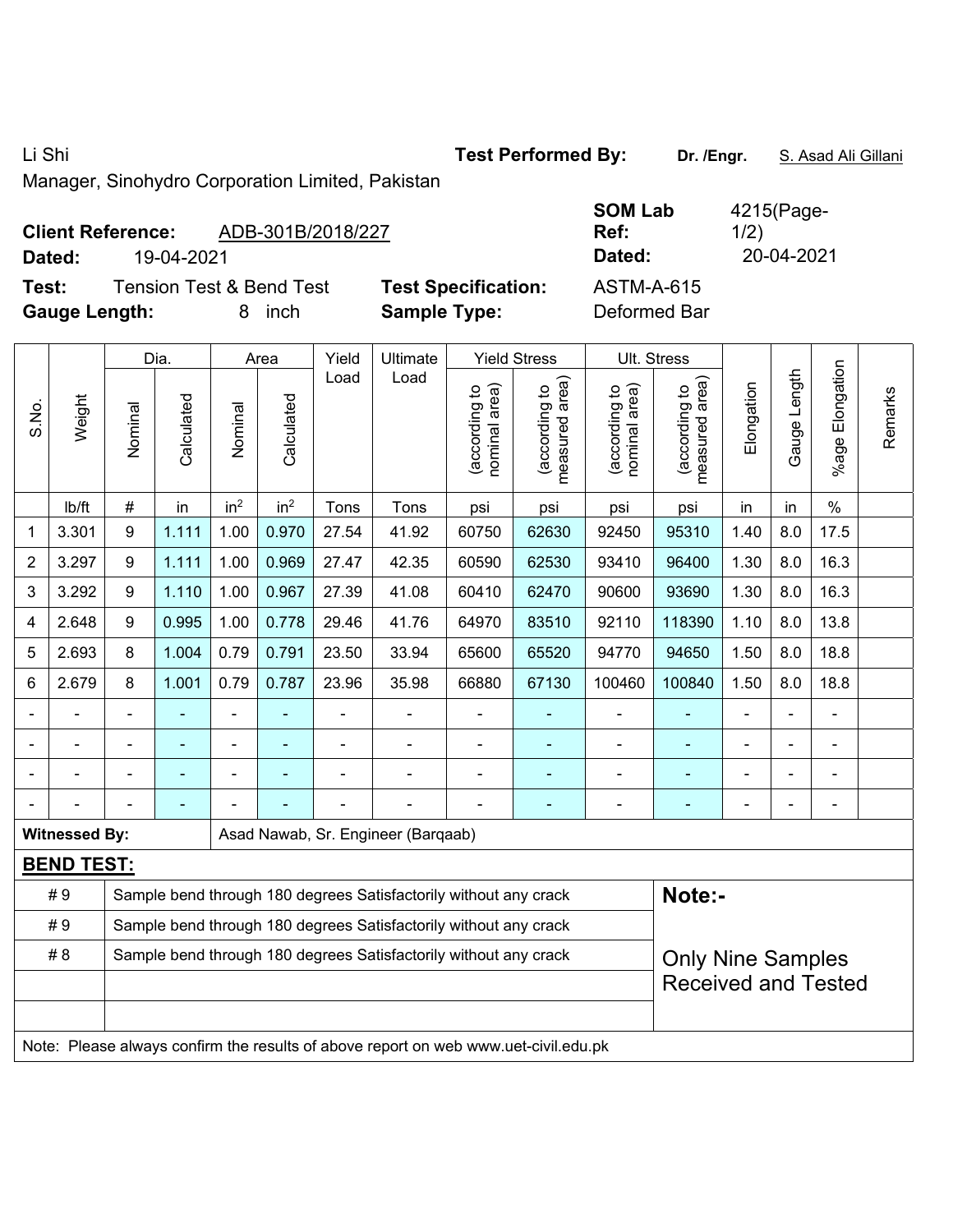Li Shi **Test Performed By: Dr. /Engr.** S. Asad Ali Gillani

Manager, Sinohydro Corporation Limited, Pakistan

| ADB-301B/2018/227<br><b>Client Reference:</b> |                            | <b>SOM Lab</b><br>Ref: | 4215(Page-<br>2/2) |
|-----------------------------------------------|----------------------------|------------------------|--------------------|
| 19-04-2021<br>Dated:                          |                            | Dated:                 | 20-04-2021         |
| <b>Tension Test &amp; Bend Test</b><br>Test:  | <b>Test Specification:</b> | <b>ASTM-A-615</b>      |                    |
| <b>Gauge Length:</b><br>inch                  | <b>Sample Type:</b>        | Deformed Bar           |                    |

|                |                      |                                                                                                | Dia.       |                 | Area            | Yield | Ultimate                                                                            |                                | <b>Yield Stress</b>                         |                                | Ult. Stress                     |                |              |                       |         |
|----------------|----------------------|------------------------------------------------------------------------------------------------|------------|-----------------|-----------------|-------|-------------------------------------------------------------------------------------|--------------------------------|---------------------------------------------|--------------------------------|---------------------------------|----------------|--------------|-----------------------|---------|
| S.No.          | Weight               | Nominal                                                                                        | Calculated | Nominal         | Calculated      | Load  | Load                                                                                | nominal area)<br>(according to | (according to<br>measured area)<br>measured | nominal area)<br>(according to | measured area)<br>(according to | Elongation     | Gauge Length | Elongation<br>$%$ age | Remarks |
|                | lb/ft                | $\#$                                                                                           | in         | in <sup>2</sup> | in <sup>2</sup> | Tons  | Tons                                                                                | psi                            | psi                                         | psi                            | psi                             | in             | in           | $\%$                  |         |
| 1              | 1.463                | 6                                                                                              | 0.740      | 0.44            | 0.430           | 13.12 | 19.49                                                                               | 65760                          | 67290                                       | 97690                          | 99970                           | 1.00           | 8.0          | 12.5                  |         |
| $\overline{2}$ | 1.489                | 6                                                                                              | 0.747      | 0.44            | 0.438           | 13.48 | 19.67                                                                               | 67550                          | 67860                                       | 98610                          | 99060                           | 1.20           | 8.0          | 15.0                  |         |
| 3              | 1.465                | 6                                                                                              | 0.741      | 0.44            | 0.431           | 14.12 | 19.98                                                                               | 70770                          | 72250                                       | 100150                         | 102240                          | 1.20           | 8.0          | 15.0                  |         |
| $\overline{4}$ | 1.455                | 6                                                                                              | 0.738      | 0.44            | 0.428           | 12.92 | 19.37                                                                               | 64740                          | 66550                                       | 97080                          | 99800                           | 1.20           | 8.0          | 15.0                  |         |
| 5              | 1.516                | 6                                                                                              | 0.754      | 0.44            | 0.446           | 10.67 | 15.95                                                                               | 53500                          | 52780                                       | 79970                          | 78890                           | 1.90           | 8.0          | 23.8                  |         |
| 6              | 1.467                | 6                                                                                              | 0.741      | 0.44            | 0.431           | 10.16 | 15.24                                                                               | 50940                          | 52010                                       | 76390                          | 8.0<br>21.3<br>77980<br>1.70    |                |              |                       |         |
| $\overline{7}$ | 0.682                | 4                                                                                              | 0.505      | 0.20            | 0.200           | 5.81  | 8.21                                                                                | 64080                          | 64080                                       | 90490                          | 90490                           | 1.30           | 8.0          | 16.3                  |         |
| 8              | 0.678                | 4                                                                                              | 0.503      | 0.20            | 0.199           | 5.91  | 8.28                                                                                | 65200                          | 65530                                       | 91280                          | 91740                           | 1.20           | 8.0          | 15.0                  |         |
|                |                      |                                                                                                |            |                 |                 |       |                                                                                     |                                |                                             |                                |                                 |                |              |                       |         |
|                |                      |                                                                                                |            |                 |                 |       |                                                                                     |                                | $\blacksquare$                              | $\overline{a}$                 | $\blacksquare$                  | $\blacksquare$ |              | $\blacksquare$        |         |
|                | <b>Witnessed By:</b> |                                                                                                |            |                 |                 |       | Asad Nawab, Sr. Engineer (Barqaab)                                                  |                                |                                             |                                |                                 |                |              |                       |         |
|                | <b>BEND TEST:</b>    |                                                                                                |            |                 |                 |       |                                                                                     |                                |                                             |                                |                                 |                |              |                       |         |
|                | #6                   |                                                                                                |            |                 |                 |       | Sample bend through 180 degrees Satisfactorily without any crack                    |                                |                                             |                                | Note:-                          |                |              |                       |         |
|                | #6                   |                                                                                                |            |                 |                 |       | Sample bend through 180 degrees Satisfactorily without any crack                    |                                |                                             |                                |                                 |                |              |                       |         |
|                | #6                   |                                                                                                |            |                 |                 |       | Sample bend through 180 degrees Satisfactorily without any crack                    |                                |                                             |                                | <b>Only Twelve Samples</b>      |                |              |                       |         |
|                | #4                   | <b>Received and Tested</b><br>Sample bend through 180 degrees Satisfactorily without any crack |            |                 |                 |       |                                                                                     |                                |                                             |                                |                                 |                |              |                       |         |
|                |                      |                                                                                                |            |                 |                 |       | Note: Please always confirm the results of above report on web www.uet-civil.edu.pk |                                |                                             |                                |                                 |                |              |                       |         |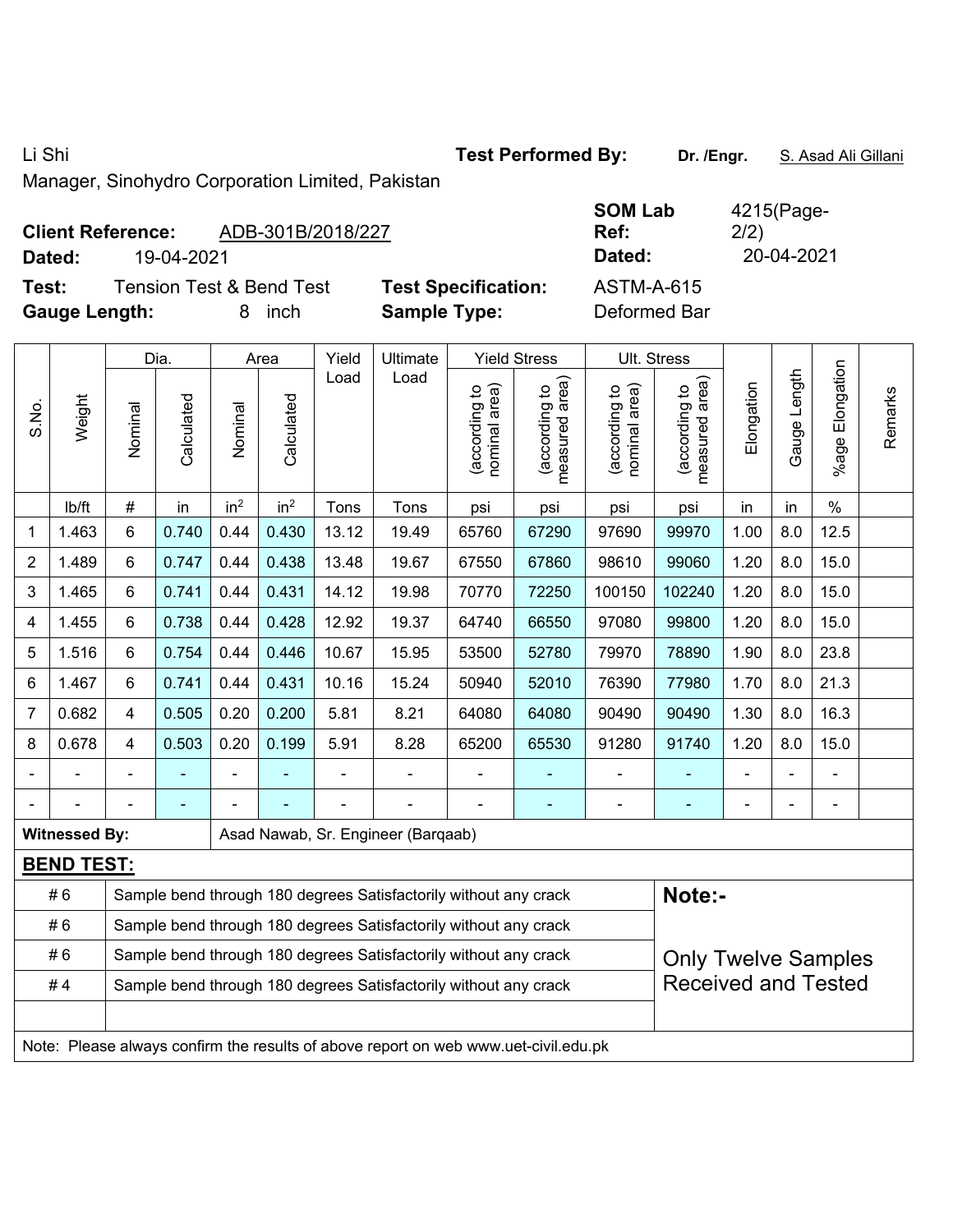Ijaz Ahmed Cheema **Test Performed By: Dr. /Engr.** S. Asad Ali Gillani Site Incharge, Safiya Homes, Lahore

|                   | <b>SOM Lab</b>    | 4216 (Page- |
|-------------------|-------------------|-------------|
|                   | Ref:              | 1/1)        |
|                   | Dated:            | 20-04-2021  |
| st Specification: | <b>ASTM-A-615</b> |             |
|                   |                   |             |

**Client Reference:** Nil **Dated:** 18-04-2021 **Dated:** 20-04-2021

**Test:** Tension Test & Bend Test Test **Gauge Length:** 8 inch **Sample Type:** Deformed Bar

|                          |                   |                          | Dia.                                                             |                          | Area            | Yield | Ultimate                                                         |                                | <b>Yield Stress</b>             | Ult. Stress                    |                                    |                |                 |                       |         |
|--------------------------|-------------------|--------------------------|------------------------------------------------------------------|--------------------------|-----------------|-------|------------------------------------------------------------------|--------------------------------|---------------------------------|--------------------------------|------------------------------------|----------------|-----------------|-----------------------|---------|
| S.No.                    | Weight            | Nominal                  | Calculated                                                       | Nominal                  | Calculated      | Load  | Load                                                             | nominal area)<br>(according to | measured area)<br>(according to | nominal area)<br>(according to | area)<br>(according to<br>measured | Elongation     | Length<br>Gauge | Elongation<br>$%$ age | Remarks |
|                          | lb/ft             | $\#$                     | in                                                               | in <sup>2</sup>          | in <sup>2</sup> | Tons  | Tons                                                             | psi                            | psi                             | psi                            | psi                                | in             | in              | $\%$                  |         |
| $\mathbf 1$              | 1.468             | $\,6\,$                  | 0.741                                                            | 0.44                     | 0.431           | 14.65 | 19.47                                                            | 73430                          | 74960                           | 97590                          | 99630                              | 1.30           | 8.0             | 16.3                  |         |
| $\sqrt{2}$               | 1.480             | $\,6\,$                  | 0.744                                                            | 0.44                     | 0.435           | 15.09 | 19.88                                                            | 75620                          | 76490                           | 99640                          | 100780                             | 1.20           | 8.0             | 15.0                  |         |
| 3                        | 0.561             | $\overline{\mathcal{A}}$ | 0.458                                                            | 0.20                     | 0.165           | 6.47  | 8.53                                                             | 71380                          | 86520                           | 94090                          | 114040                             | 1.40           | 8.0             | 17.5                  |         |
| 4                        | 0.561             | 4                        | 0.458                                                            | 0.20                     | 0.165           | 6.75  | 8.72                                                             | 74420                          | 90200                           | 96110                          | 116500                             | 1.50           | 8.0             | 18.8                  |         |
| $\overline{\phantom{a}}$ |                   |                          |                                                                  |                          |                 |       | $\overline{a}$                                                   | $\overline{\phantom{a}}$       |                                 |                                |                                    |                |                 |                       |         |
|                          |                   |                          |                                                                  |                          |                 |       |                                                                  |                                |                                 |                                |                                    |                |                 |                       |         |
|                          |                   |                          |                                                                  |                          | $\blacksquare$  |       | $\blacksquare$                                                   | $\blacksquare$                 | ٠                               | $\blacksquare$                 | $\blacksquare$                     | $\blacksquare$ | $\blacksquare$  | $\blacksquare$        |         |
| $\overline{\phantom{a}}$ | ÷                 | $\overline{\phantom{0}}$ |                                                                  | $\overline{\phantom{0}}$ | ٠               |       | $\blacksquare$                                                   | $\overline{a}$                 | ÷                               | -                              | ۰                                  | $\blacksquare$ | ÷               | $\blacksquare$        |         |
| $\overline{\phantom{a}}$ | $\blacksquare$    |                          |                                                                  |                          |                 |       | $\blacksquare$                                                   | $\blacksquare$                 |                                 |                                |                                    | $\blacksquare$ | $\blacksquare$  | $\blacksquare$        |         |
|                          |                   |                          |                                                                  |                          |                 |       | ٠                                                                | -                              |                                 |                                | ٠                                  | $\overline{a}$ | $\overline{a}$  | $\overline{a}$        |         |
|                          |                   |                          |                                                                  |                          |                 |       |                                                                  |                                |                                 |                                |                                    |                |                 |                       |         |
|                          | <u>BEND TEST:</u> |                          |                                                                  |                          |                 |       |                                                                  |                                |                                 |                                |                                    |                |                 |                       |         |
|                          | #6                |                          |                                                                  |                          |                 |       | Sample bend through 180 degrees Satisfactorily without any crack |                                |                                 |                                | Note:-                             |                |                 |                       |         |
|                          | #4                |                          | Sample bend through 180 degrees Satisfactorily without any crack |                          |                 |       |                                                                  |                                |                                 |                                |                                    |                |                 |                       |         |

Note: Please always confirm the results of above report on web www.uet-civil.edu.pk

Only Six Samples Received and Tested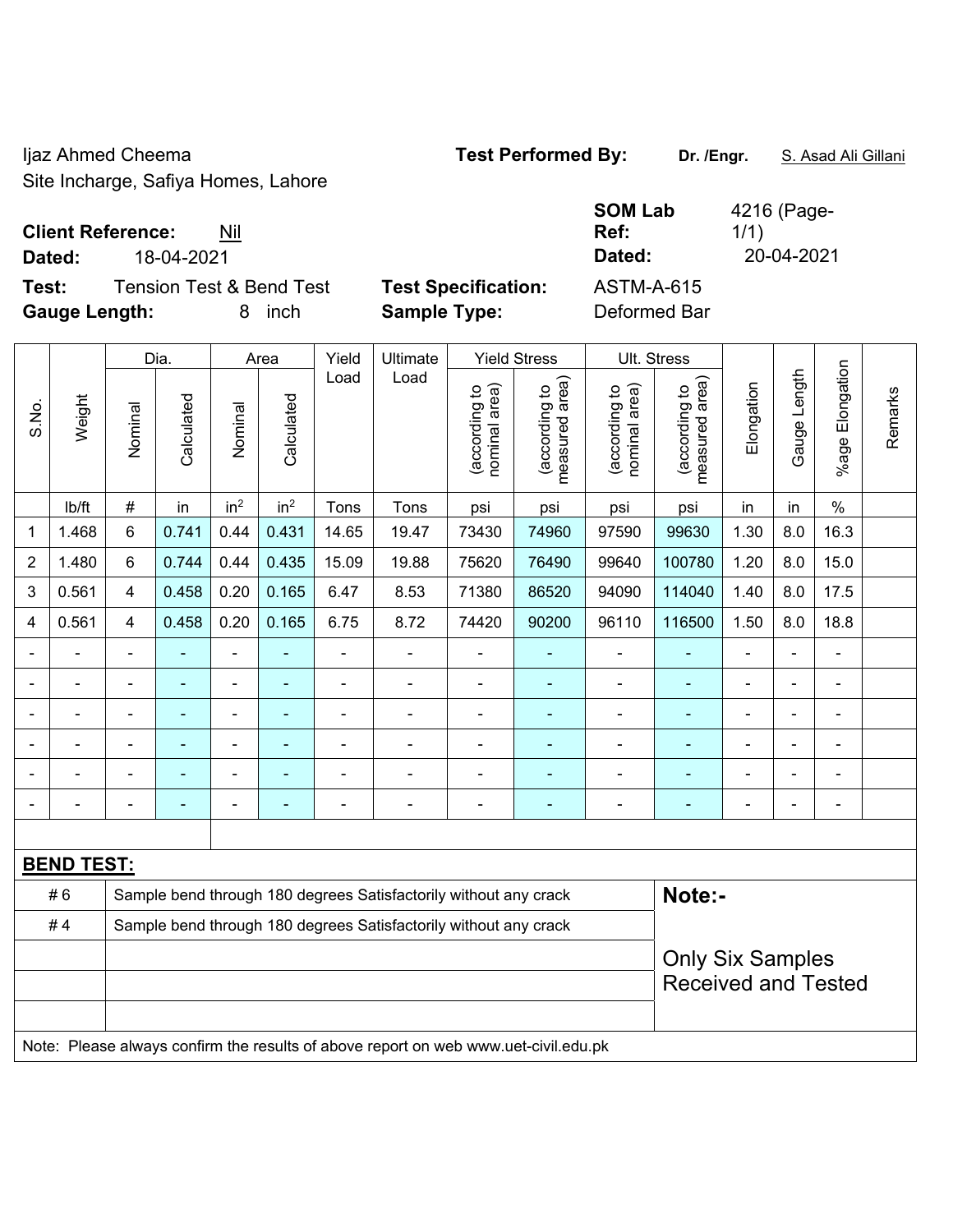S.No.

#

Nafiz OZCAN **Test Performed By: Dr. /Engr.** Nauman Khurram

Contractor's Representative, SA - RA Energy, Construction Trade and Industry Co. Inc. Lahore

**Client Reference:** MIG/2021/337 **Dated:** 19-04-2021 **Dated:** 20-04-2021

**Test:** Tension Test & Bend Test **Test Specification:** ASTM-A-615 **Gauge Length:** 8 inch **Sample Type:** Deformed Bar(Al-Moiz Steel)

| <b>SOM Lab</b> | 4217(Page- |
|----------------|------------|
| Ref:           | 1/1)       |
| Dated:         | 20-04-2021 |

Dia. | Area | Yield | Ultimate | Yield Stress | Ult. Stress %age Elongation %age Elongation Gauge Length Load Load Gauge Length (according to<br>measured area) measured area) measured area) (according to<br>nominal area) (according to<br>nominal area) (according to<br>measured area) **Elongation** nominal area) nominal area) Elongation (according to (according to (according to (according to Remarks Remarks **Calculated Calculated** Weight Calculated Calculated Nominal Nominal Vominal Vominal <code>ib/ft</code>  $\mid$  #  $\mid$  in  $\mid$  in<sup>2</sup>  $\mid$  in<sup>2</sup>  $\mid$  Tons  $\mid$  psi  $\mid$  psi  $\mid$  psi  $\mid$  psi  $\mid$  in  $\mid$  in  $\mid$  % 1 | 2.617 | 8 | 0.990 | 0.79 | 0.769 | 25.33 | 34.88 | 70720 | 72650 | 97380 | 100040 | 1.40 | 8.0 | 17.5 2 | 2.636 | 8 | 0.993 | 0.79 | 0.775 | 25.05 | 34.48 | 69920 | 71280 | 96250 | 98110 | 1.30 | 8.0 | 16.3 3 | 2.628 | 8 | 0.991 | 0.79 | 0.772 | 24.82 | 34.61 | 69300 | 70910 | 96620 | 98870 | 1.40 | 8.0 | 17.5 4 | 1.591 | 6 | 0.772 | 0.44 | 0.468 | 14.34 | 19.90 | 71890 | 67590 | 99740 | 93770 | 1.50 | 8.0 | 18.8 5 | 1.624 | 6 | 0.779 | 0.44 | 0.477 | 13.27 | 18.78 | 66530 | 61370 | 94120 | 86820 | 1.40 | 8.0 | 17.5 6 | 1.569 | 6 | 0.766 | 0.44 | 0.461 | 13.35 | 18.98 | 66940 | 63890 | 95140 | 90810 | 1.40 | 8.0 | 17.5 - - - - - - - - - - - - - - - - - - - - - - - - - - - - - - - - - - - - - - - - - - - - - - - - - - - - - - - - - - - - **Witnessed By: Sohaib Ali, Sub-Engineer, Nespak And M. Abid SA-RA Repiesantanive Assistant Manager (AHTE) BEND TEST:**  #<br>8(Sr.1&2) Sample bend through 180 degrees Satisfactorily without any crack **Note:**-# 8 (Sr. 3) Sample bend through 180 degrees Satisfactorily without any crack  $\sigma$  Sample bend through 180 degrees Satisfactorily without any crack Only Twelve Samples Received and Tested  $\# 6(Sr. 6)$  Sample bend through 180 degrees Satisfactorily without any crack

Note: Please always confirm the results of above report on web www.uet-civil.edu.pk